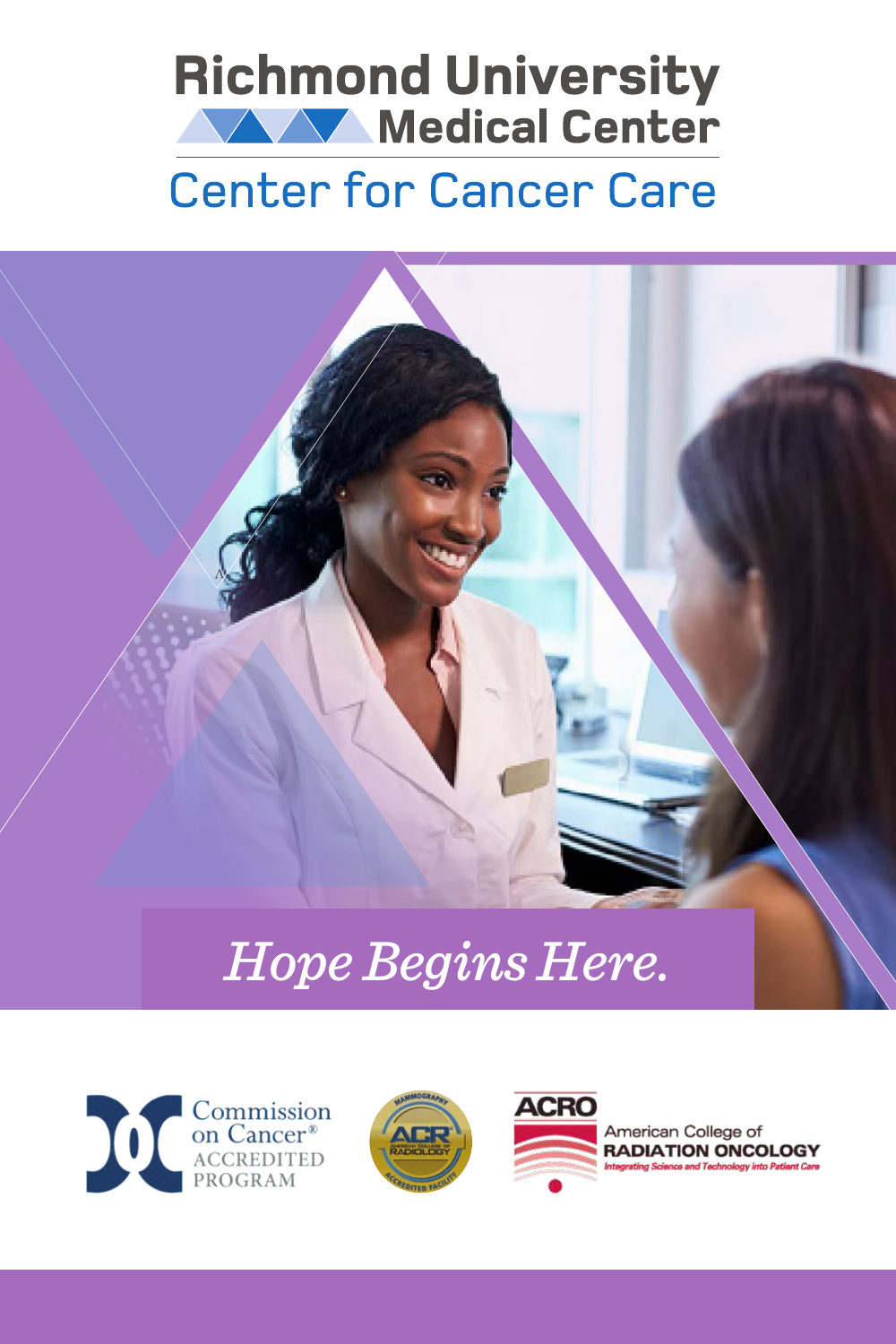# **THE MOST ADVANCED CANCER CARE**  *is here on Staten Island.*

You do not need to leave Staten Island to receive the latest medically proven effective cancer care available. Richmond University Medical Center's cancer care program has been accredited by the following:



A QUALITY PROGRAM<br>of the AMERICAN COLLEGE OF SURGEONS

For over 80 consecutive years, Richmond University Medical Center has been accredited by the American College of Surgeons' Commission on Cancer, one of the most prestigious national accreditations in the field of cancer. This makes our care program the longest consecutively accredited cancer program on Staten Island.



Awarded by the American College of Radiology for providing the highest level of image quality and patient safety using Positron Emission Tomography (PET). It is only awarded to facilities meeting ACR practice parameters and technical standards after a peer-review evaluation by board certified physicians and medical physicists who are experts in the field.



American College of<br>RADIATION ONCOLOGY

Awarded by the American College of Radiation Oncology (ACRO) for providing a continuous, exceptional standard of patient care across all forms of radiation therapy.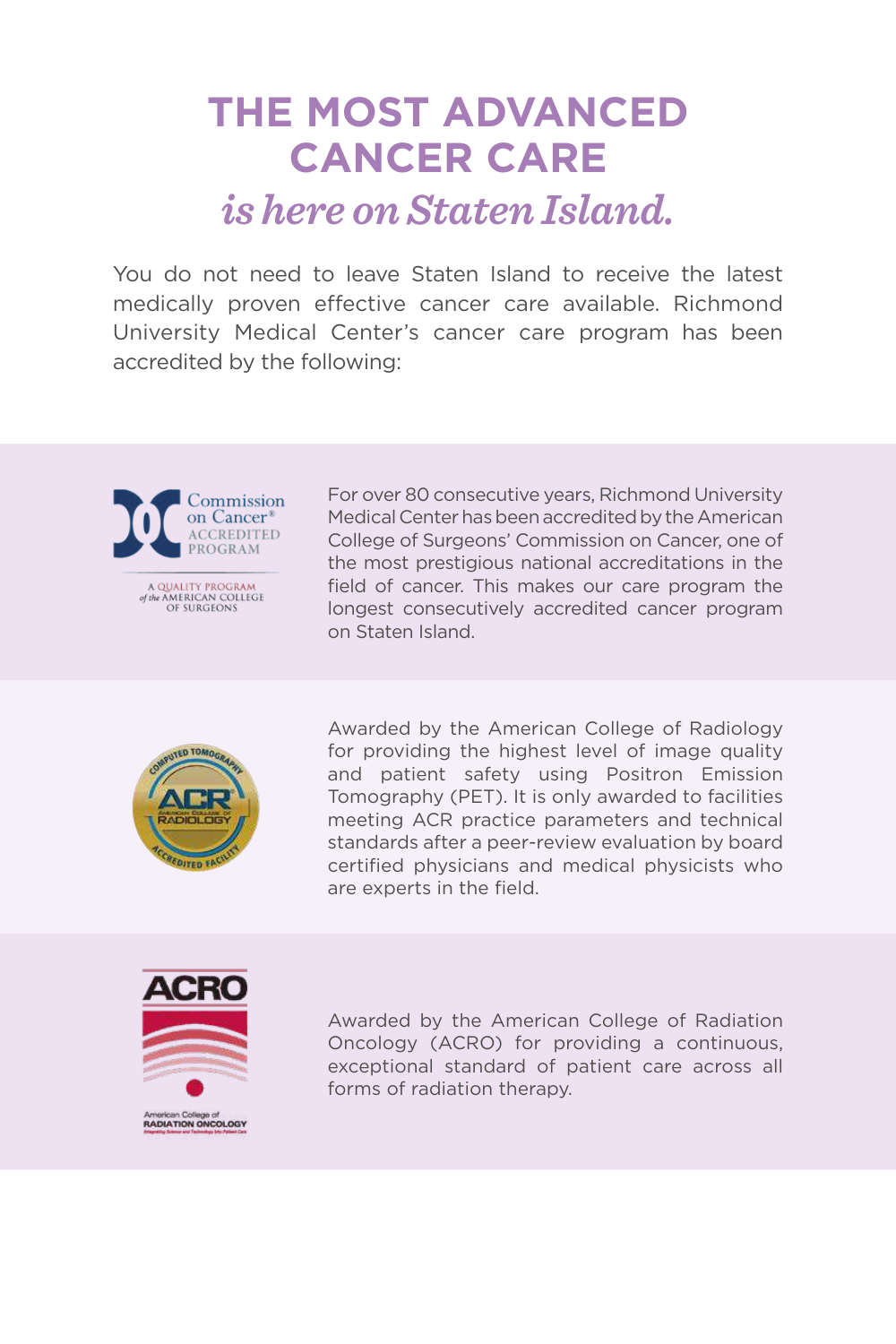

## **COMPREHENSIVE SERVICES TO TREAT THE CANCER THAT MATTERS MOST...YOURS!**

Home to the most advanced tools and technologies available to diagnose and treat cancer, our Center for Cancer Care has both **medical oncologists** — doctors who specialize in the treatment of cancer, and **radiation oncologists** — who target cancer cells using therapeutic radiation. Our team of cancer specialists will assess your unique situation before developing the best course of treatment for the only cancer that matters…yours.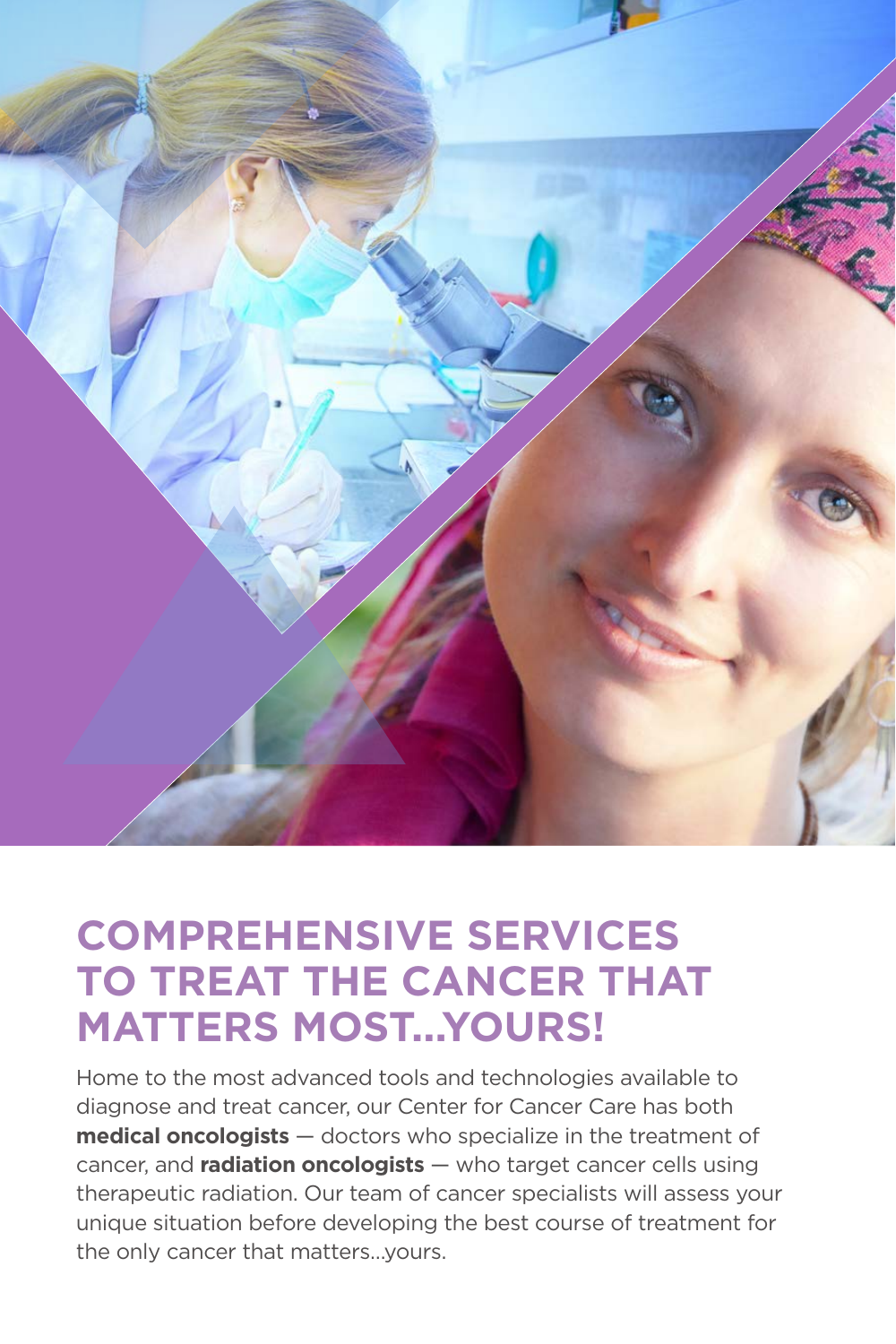## **THE CENTER FOR CANCER CARE SERVICES INCLUDE:**

| <b>Immunotherapy</b>                               | Also known as "biological therapy," the patient's immune<br>system is enhanced using substances made by the body or<br>artificially to better recognize cancer cells from healthy cells.                                                                                     |
|----------------------------------------------------|------------------------------------------------------------------------------------------------------------------------------------------------------------------------------------------------------------------------------------------------------------------------------|
| <b>Chemotherapy</b>                                | One of the most common forms of treatment, "chemo" utilizes<br>powerful medications to prevent cancer cells from growing and<br>spreading. Chemotherapy can be used alone or in combination<br>with additional forms of cancer treatment.                                    |
| <b>Targeted Therapy</b>                            | Chemical signals that cause cancer to grow are blocked<br>through the use of drugs focused on proteins and activity on<br>the cellular level that indicate cancer growth. They may also<br>carry medication to destroy cancer cells while lessening harm<br>to normal cells. |
| <b>Linear Accelerator</b><br>(LINAC) Therapy       | High energy x-rays are customized to the size and shape of a<br>tumor. This spares damage to healthy cells while delivering a<br>direct dose of radiation to the tumor.                                                                                                      |
| <b>High Dose Rate</b><br>(HDR) Brachytherapy       | Radioactive implants or material are placed inside the patient's<br>body close to or inside the cancerous tumor to deliver<br>treatment. This maximizes the dose directed to the cancer<br>cells while minimizing exposure to nearby healthy cells.                          |
| <b>Image Guided</b><br><b>Radiotherapy (IGRT):</b> | A picture of the cancerous tumor is created through frequent<br>imaging of the area using equipment such as CT scans and<br>ultrasound. This increases the precision and accuracy of<br>radiation delivered during therapy.                                                  |
| <b>Stereotactic</b><br><b>Radiosurgery</b>         | Special equipment is used to position the patient so radiation<br>can be delivered more precisely to a tumor. The total amount<br>of radiation is delivered over one to five days.                                                                                           |
| <b>Stereotactic Body</b><br><b>Radiotherapy</b>    | Concentrated beams of high dose radiation are delivered<br>from different directions to more precisely target the tumor<br>and destroy cancerous cells.                                                                                                                      |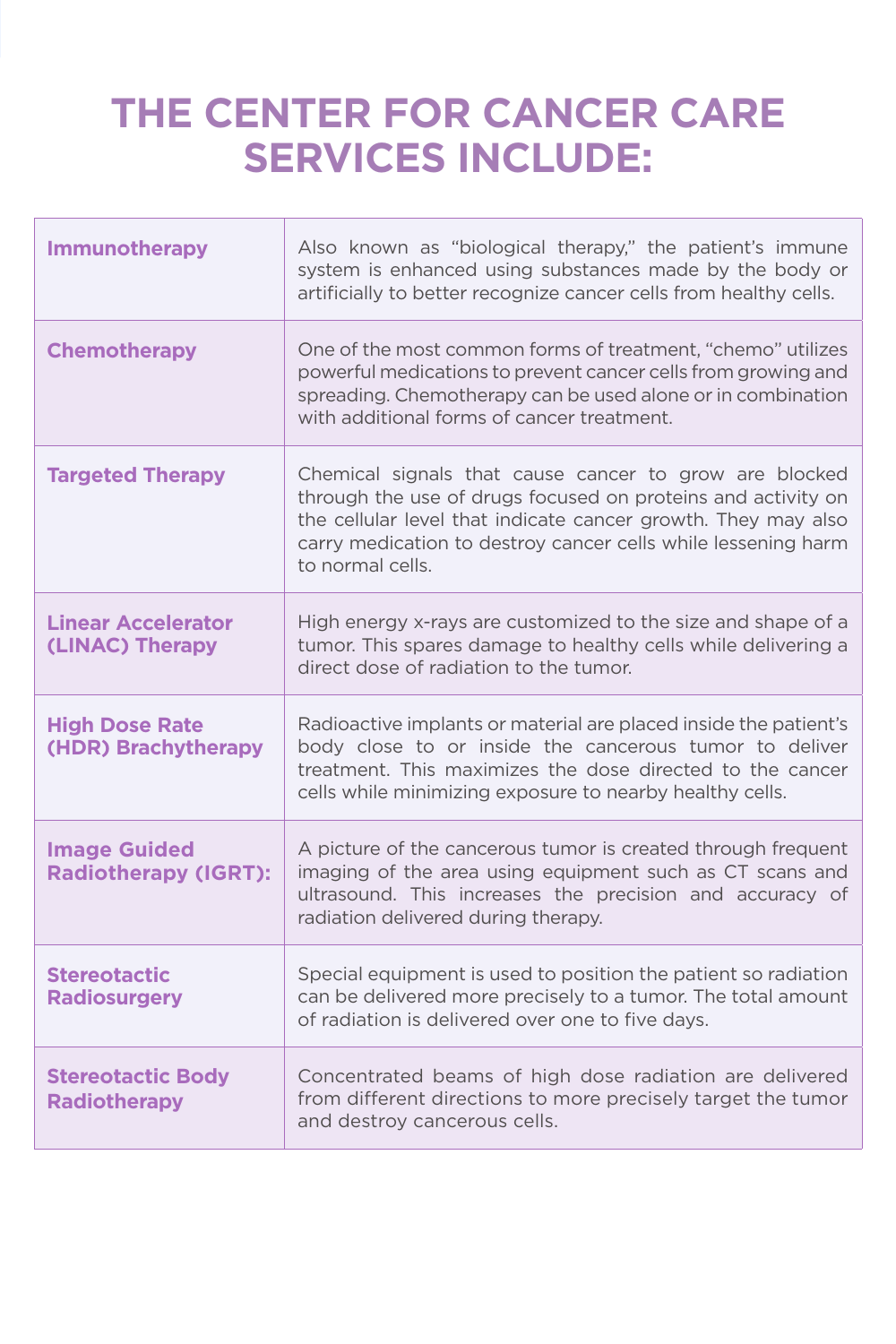

# **PALLIATIVE CARE SERVICES AVAILABLE**